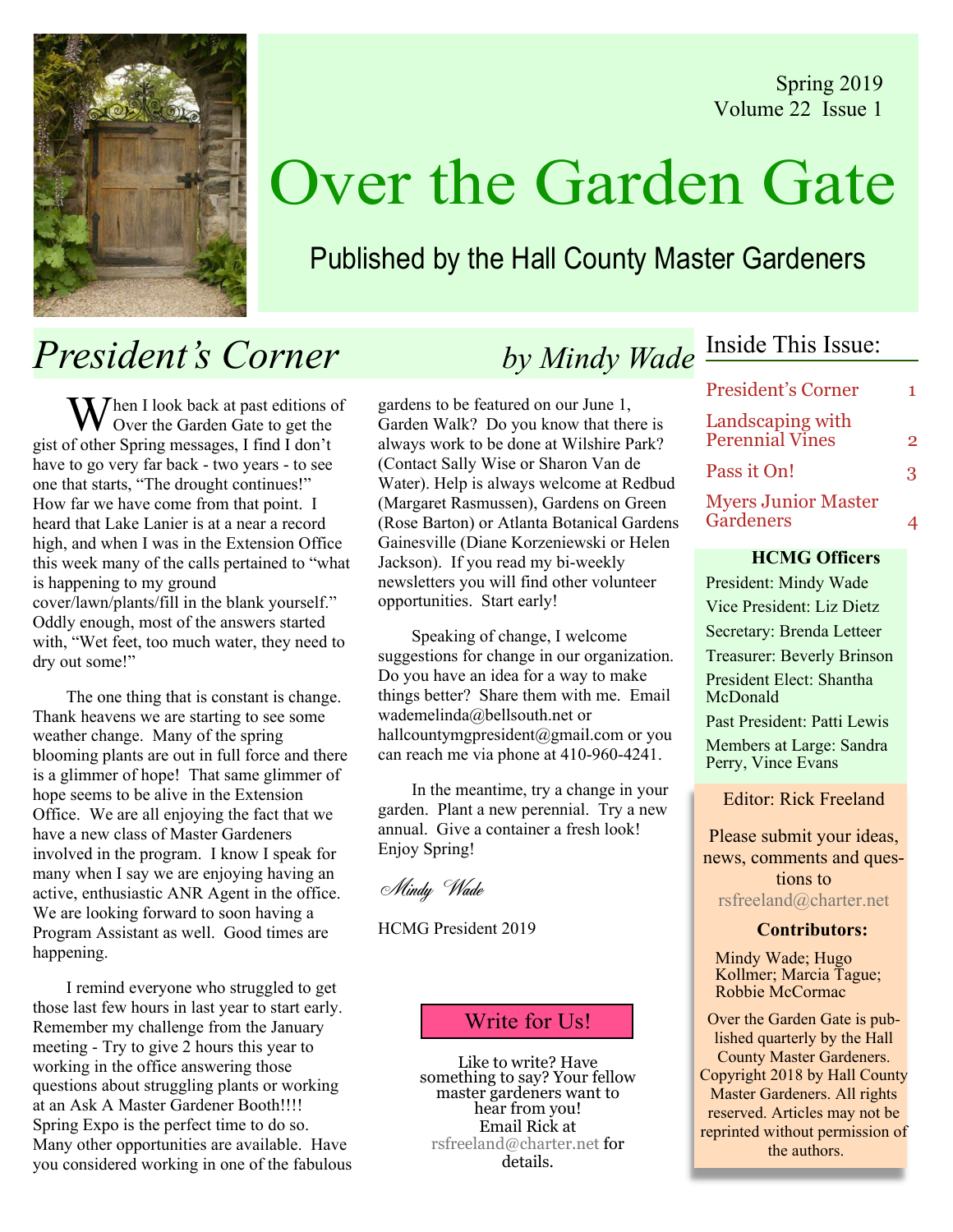## Landscaping with Perennial Vines by Hugo Kollmer

Perennial vines can provide a range of landscape uses. While most prefer well drained soil and lots of sun, some do well in light to moderate shade, and there are a few which tolerate wet soil. The growth habit of these vines can be trailing, climbing or low- growing. The flowers of several species have varying degrees of fragrance, and many are evergreen.

Based on how they are equipped to grow, climbing vines are divided into three general categories; clinging, twining and tendril.

Some of the twiners include Hybrid clematis, Carolina jessamine, Honeysuckle and Confederate jasmine. Cross vine, Armand clematis, and Coral vine are examples of species equipped with tendrils. The clinging class of vines includes Boston ivy, Creeping fig and Climbing hydrangea. They have fibrous aerial roots growing from their stems which become attached to vertical structures and tree trunks.

I recommend against planting vines which have invasive tendencies such as Japanese wisteria, English ivy, Sweet Autumn clematis, Cypress vine, Trumpet vine and Oriental bittersweet.

Climbing vines need sturdy durable structures to adequately support them. These supports can be trellises, fences, walls, arbors or pergolas.

All vines prefer rich, well drained soil, with a neutral to slightly alkaline pH. Several vines are deer resistant and many, particularly some of the evergreen species, are disease and insect resistant.

Some of my favorite climbers are:



Trumpet honey suckle (Lonicera sempervirens) - a deciduous vine that bears pretty, non-fragrant flowers attractive to hummingbirds and butterflies. It prefers a sunny location. Its primary enemies are deer, leaf spot and powdery mildew.



Gold Flame honeysuckle (Lonicera heckrotti) - in many ways this vine is similar to Trumpet honeysuckle. However, it is tolerant of light shade, and its blossoms are both long-lasting and fragrant.

Every garden deserves to show off Hybrid clematis. This popular deciduous vine encompasses several species and numerous varieties in a wide range of colors and blossom sizes, produced at various times from spring to fall. Some are fragrant species, and even a few repeat bloomers. While resistant to deer all are, to a varying degree, susceptible to powdery mildew.



A fast growing, lengthy evergreen vine, Armand clematis (Clematis armandii) requires lots of space and a sunny location to perform well. Clusters of its highly fragrant white blossoms appear in late winter to early spring. It is drought, deer and pest resistant, but its rapid growth needs to be controlled with frequent pruning.



Despite its name, Confederate jasmine aka Star jasmine (Trachelospermum jasminoides) is an import from the Far East. This fast growing evergreen vine bears intoxicatingly fragrant blossoms. It is drought and deer resistant and virtually disease and pest free. Its growth can be controlled by pruning in late winter and again in late summer.

Vines suitable for use as a ground cover include Vinca major, Vinca minor and Asiatic jasmine.



Asiatic jasmine (Trachelospermum asiaticum) is a favorite of mine. It is evergreen with glossy green and bronze foliage, grows in full sun or partial shade and produces a dense, weed-deterrent mat. This vine does well under tall deciduous shade trees whose lower limbs have been removed to create dappled shade. It is drought, deer, disease and insect resistant. Asiatic jasmine looks its best when trimmed a couple of times a year, beginning in the spring. Shallow-rooted, it can easily be contained with solid edging. Although attractive, variegated varieties are not winter hardy in our area.

## What the Heck? **Quote**

"There can be no other occupation like gardening in which, if you were to creep up behind someone at their work, you would find them smiling."

> Horticulturalist Mirabel Osler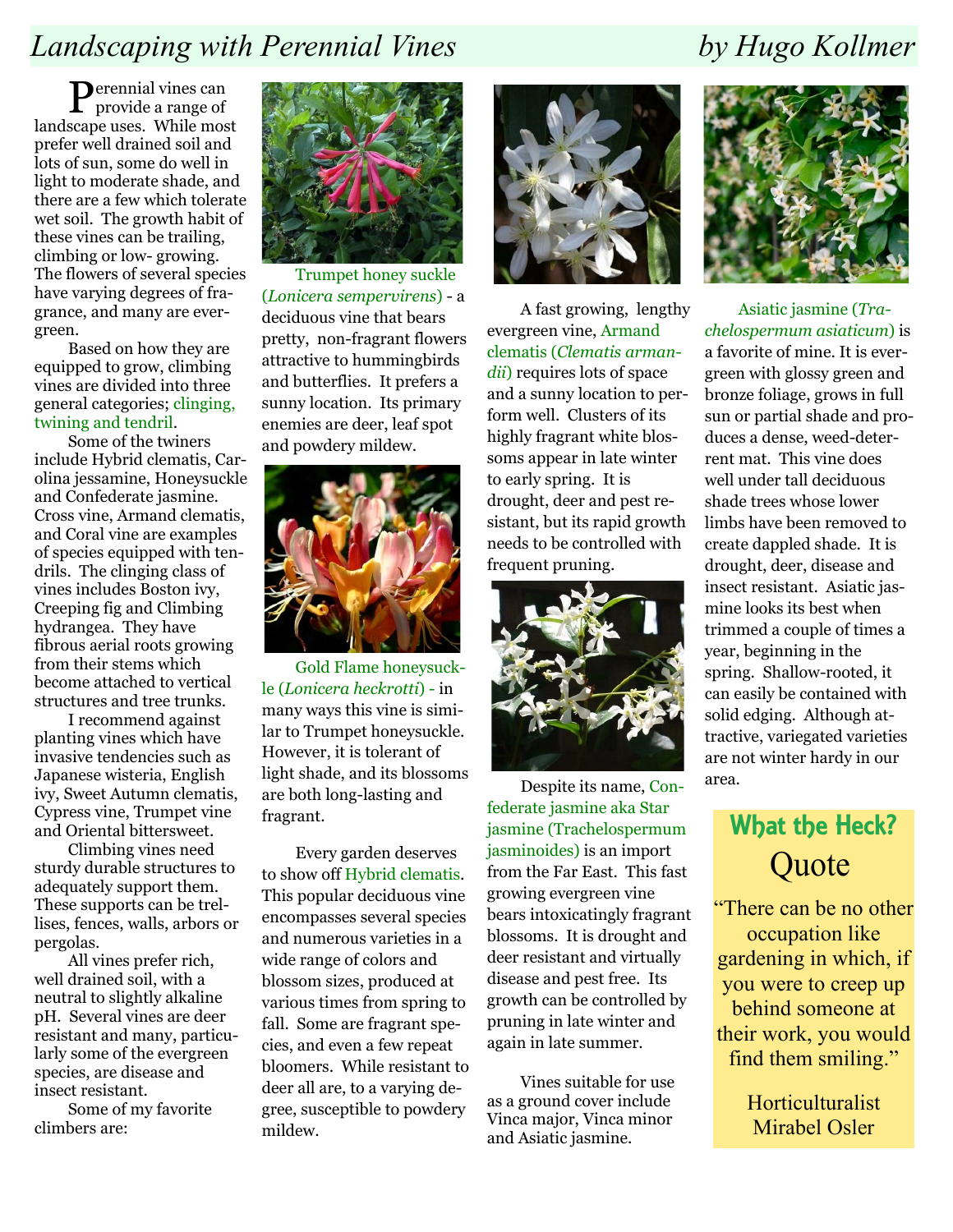# $\overline{M}$  aking the future the<br>cause of the present.

What? What does that mean? It means that we work on meeting the needs of the present without compromising the ability of future generations to meet their own needs. In an environmental sense, in order to maintain ecological balance for the world our grandchildren will inhabit, we must avoid depletion of the natural resources we are using today. These are definitions and ideals of sustainability.



Sustainability is a lifestyle. It is thinking and planning ahead of 'right now'. It is making as little negative impact on earth as possible and at the same time, making the earth better than how we found it. For starters, as gardeners, we know we must respect and embellish the soil in an organic way.

Composting is the best-known method of doing this. Raking fallen leaves over the garden in the fall recycles natural material and enriches the soil. When cover crops are tilled into the garden, nitrogen and other nutrients are added back into the soil. The soil is more friable after compost is added, which results in water soaking in instead of water being wasted in runoff.

## Pass It On! by Marcia Tague

area which in turn will attract the birds and other fauna that depend on those insects. It's a cycle, wonderfully interdependent! If a landscape plan includes walls and walkways, recycled materials like salvaged stone or broken concrete can be included.

Water is precious. We can protect water quality by not using herbicides or pesticides that could contaminate the



Sustainability mimics natural processes. We can add beneficial insects instead of spraying pesticides; use drip irrigation instead of sprinklers. Use no herbicides; pull weeds by hand (good exercise!) or use a hoe which will aerate the soil at the same time. For a successfully sustainable landscape plan, choosing climate-appropriate natives will use less water, effort, and additives. The research will take extra time, but it will be a great benefit to learn which plants will tolerate the rain, wind, drought, and temps in your area.

Using native plants attracts the insects that are native to the

water supply as it drains through the soil. Rain gardens can be created to hold excess runoff; rain barrels also do this. Mulching is an excellent way to avoid evaporation of valuable moisture.

As master gardeners, we are aware of the limited resources nature provides. Using sustainable practices will reward us with healthier gardens and increased yield now; plus, at the same time, we are conserving nature's resources for the next generation of gardeners. This is how we are "making the future the cause of the present". Share your knowledge…. Pass it on!